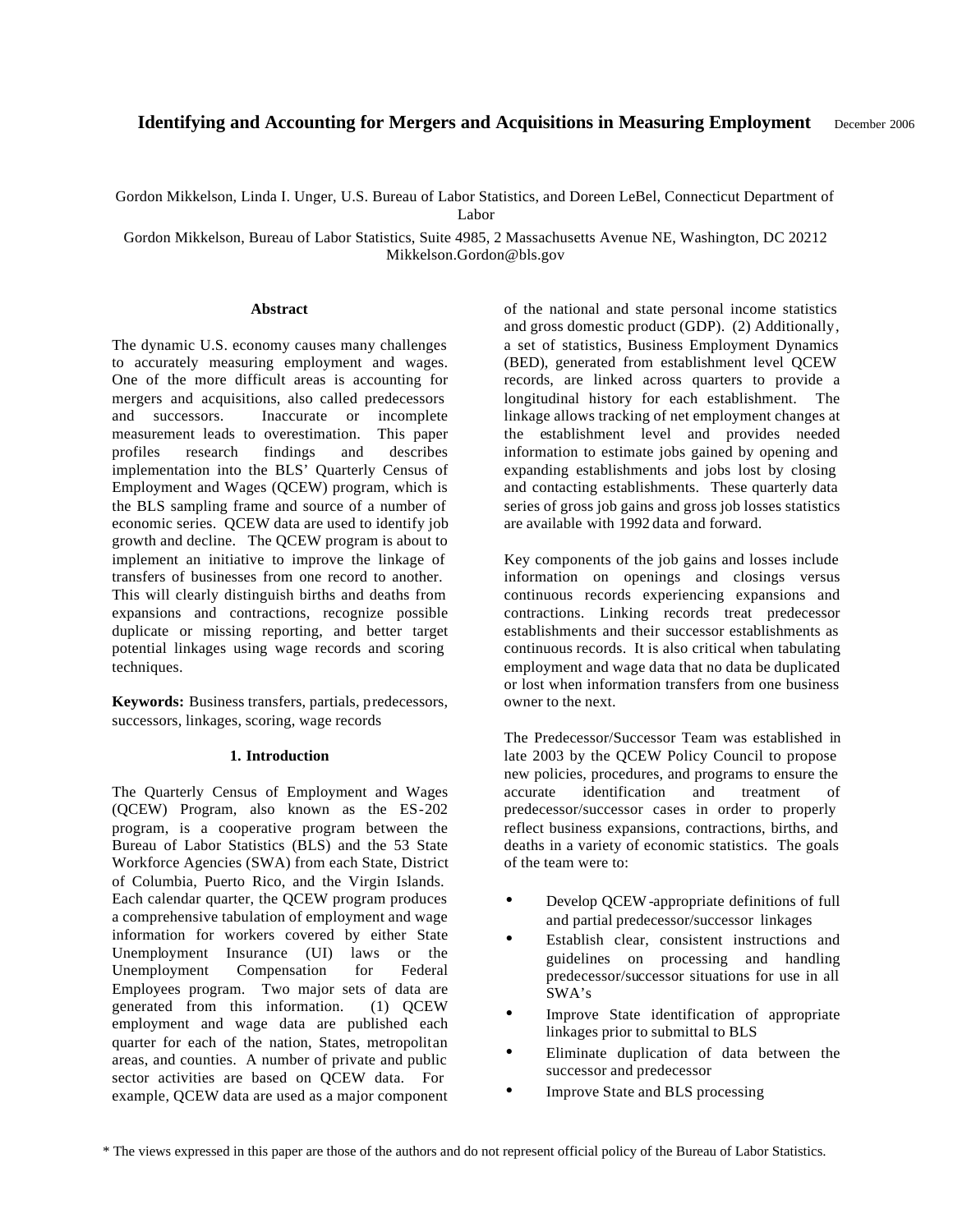• Ensure industry and area consistency between the predecessor and successor

One of the biggest challenges of the team was to ensure that all the States would be able to process linkages following an economically and statistically sound definition of true predecessor/successor transactions that typically exceeded limited State laws but not literally track individual employee movements, particularly since many employee movements have nothing to do with mergers, sales, or acquisitions of businesses.

### **2. Survey**

In 2004, the team developed a vignette questionnaire which was provided to all states and BLS offices working on the QCEW program. The goal of this voluntary survey was to identify how different QCEW program staff defined and identified predecessor/successor relationships and how these records were treated while processing the QCEW data. In spite of the survey being voluntary with a very close completion deadline with long, complex word problems and questions with few clear cut responses, 48 out of the 53 states provided 50 responses. BLS provided 27 additional responses to the survey.

Using first a series of agency specific questions, the survey compiled information on how each respondent defined predecessor/successor relationships, what legal requirement was sited or applied, what limitations existed, and how consistent those definitions were across States. This information was used as the foundation to develop comprehensive definitions that could be used in all States regardless of their individual laws and regulations.

The second part of the survey was comprised of 11 different vignettes, each followed by a series of multiple choice questions regarding how each respondent processed these cases. After evaluating the responses to the vignettes we were able develop clear, consistent guidelines for the treatment of different types of predecessor/successor relationships and situations.

# **3. Incentives and Goals**

State employment and wage data are reported on the Quarterly Contribution Returns submitted with Unemployment Insurance (UI) tax payments and predecessor/successor information is reported on the Initial Status Determination forms submitted by new employers. While these reports supply a majority of

the data compiled by the states' QCEW programs, these data are limited because state UI departments are primarily concerned with accounting; keeping the UI Trust Fund solvent. Determining employer successorship is a part of this accounting function and at times involves extensive and lengthy investigation. Statistically, the QCEW program uses these data to measure the expansion and contraction of continuous business establishments, as well as identify business births and deaths. To accomplish this, the QCEW program needed to enhance the UI definition of successor to include worksites of multiple establishment employers, to deal with certain QCEW program requirements, and to identify successors that the state UI divisions may not recognize or simply may not be aware of.

While ETA provides minimum requirements, state UI laws vary as to what is a successorship. Policies and procedures for identifying and reporting them vary as well. For example, some state UI departments recognize partial successorships; others do not. Some allow Professional Employer Organizations (PEO) to report their clients under the PEO UI account; others require that the clients be reported under the client's account.

In addition to varying UI practices, in the absence of clear and consistent QCEW program policies, each state developed their own policies for processing and reporting predecessor/successor data. Statistically, these inconsistencies among states presented a problem for the QCEW program. Comparisons of business dynamics between states could not be reliable and national QCEW data was a mixture of inconsistent state data.

Further, states were limited in reporting successorships by their state QCEW processing systems. Among other deficiencies, there was no efficient means of accurately reporting multiple successorships, where one UI account splits into several accounts or several UI accounts merge into one account. If the results of a successorship resulted in shifts in employment and wages large enough to trigger edit failures, QCEW staff would research these. If this did not occur, successorships could be missed, resulting in false business births and deaths or over or under reporting of employment and wages.

To address and rectify these issues, the joint Fed/State team developed an enhanced Predecessor/ Successor definition, implemented new state predecessor/successor processing systems, and provided guidelines and training to state and BLS staff.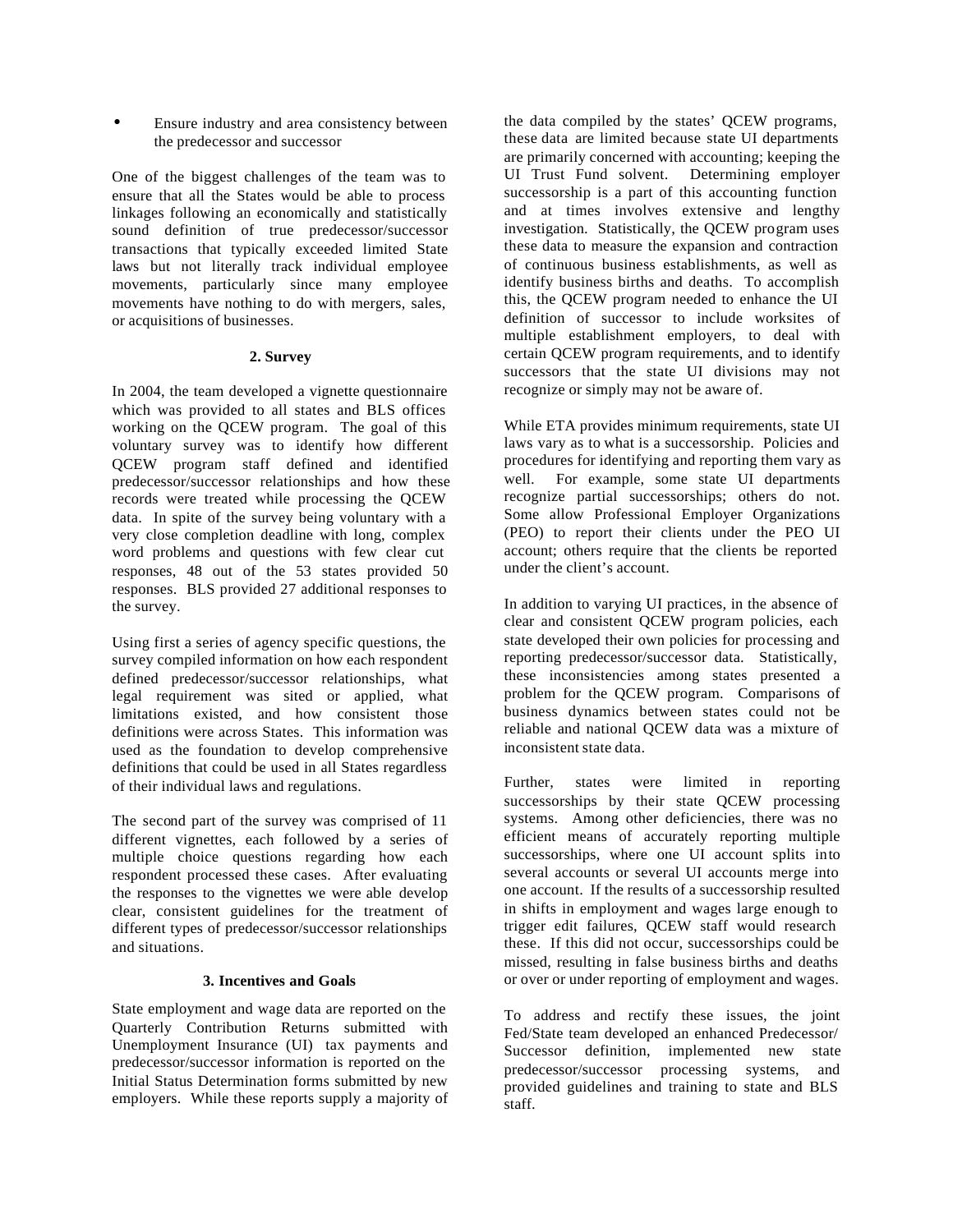# **4. Legal UI Definition of a Predecessor/Successor Transaction**

At a minimum, under state UI law, the successor typically meets at least one of the following:

- Acquires all or part of the organization or management or ownership and/or workforce of another's business
- Acquires the trade or business of the predecessor
- Acquires substantially all of the assets of the predecessor or an identifiable portion of the UI account in a partial sale
- Meets any additional criteria/legal requirements

Any successor determination made by a state UI department is automatically a QCEW successorship. However, reporting only legal UI successors misses many other situations that require that a successor relationship be established for statistical purposes.

The most significant limitation of UI successor data is the level of detail that is reported. Successors are determined at the UI account level, but it is necessary to report this at the worksite level to maintain industry and geographic detail. Sometimes this involves the partial transfer of some worksites of one account to another. At other times it may be the movement between worksites within a UI account. In addition, there are other statistical QCEW program policies that require applying predecessor/successor links to maintain the continuance of business establishments to avoid false births and deaths and to accurately report expansions and contractions.

Other limitations of UI supplied successor data include the time lapse due to the investigation of SUTA dumping and other tax avoidance strategies, as well as the dependence on self-reporting of successorships by employers.

# **5. Statistical QCEW Definition of a Predecessor/Successor Transaction**

To cover those predecessor/successor cases not determined by state UI law, the statistical QCEW definition was developed. As the UI definition fulfills the UI program's accounting function, the QCEW definition fulfills the QCEW program's statistical function: the reporting and analysis of employment and wages by geography and industry;

the maintenance of a comprehensive database of employer information for surveys and research; and the reporting and analysis of establishment births, deaths, expansions and contractions.

There are two components of the statistical QCEW definition:

Employee Link

- Formal transfer of employees from one account to another
- May include transfer of payroll records or personnel files
- Employer transfers employees to an employee leasing company (PEO) and becomes a client of that PEO or vice versa

Multi-establishment Employer Link

• Intra-account employee shifts or changes in reporting configuration of multi-establishment employers resulting in breakouts, collapses, or other reporting changes.

The Employee Link addresses the problem of the time lapse in the UI determination of successorships due to SUTA dumping investigations, as well as the dependence on self-reporting of successorships by employers. State QCEW staff can identify significant employee movement between related employers as a predecessor/successor transaction. This not only preserves the continuous nature of the business establishment for statistical purposes, but also if reported back to the state's UI department, can aid the investigation of the UI determination of a successorship.

The Employee Link also solves the issue of identifying the successorships of employers that are excluded from UI determinations, such as Federal government employers, and in some states, PEO/client relationships.

The Multi-establishment Employer Link addresses the absence of worksite level detail in UI successorships. This part of the QCEW statistical definition includes the intra-account shifts of employees between worksites within a UI account. In addition to actual, economic transfers of employees, this definition includes the linking of worksites that result from QCEW program policies. This component of the definition is critical to the detailed industry and geographic data provided by the QCEW program.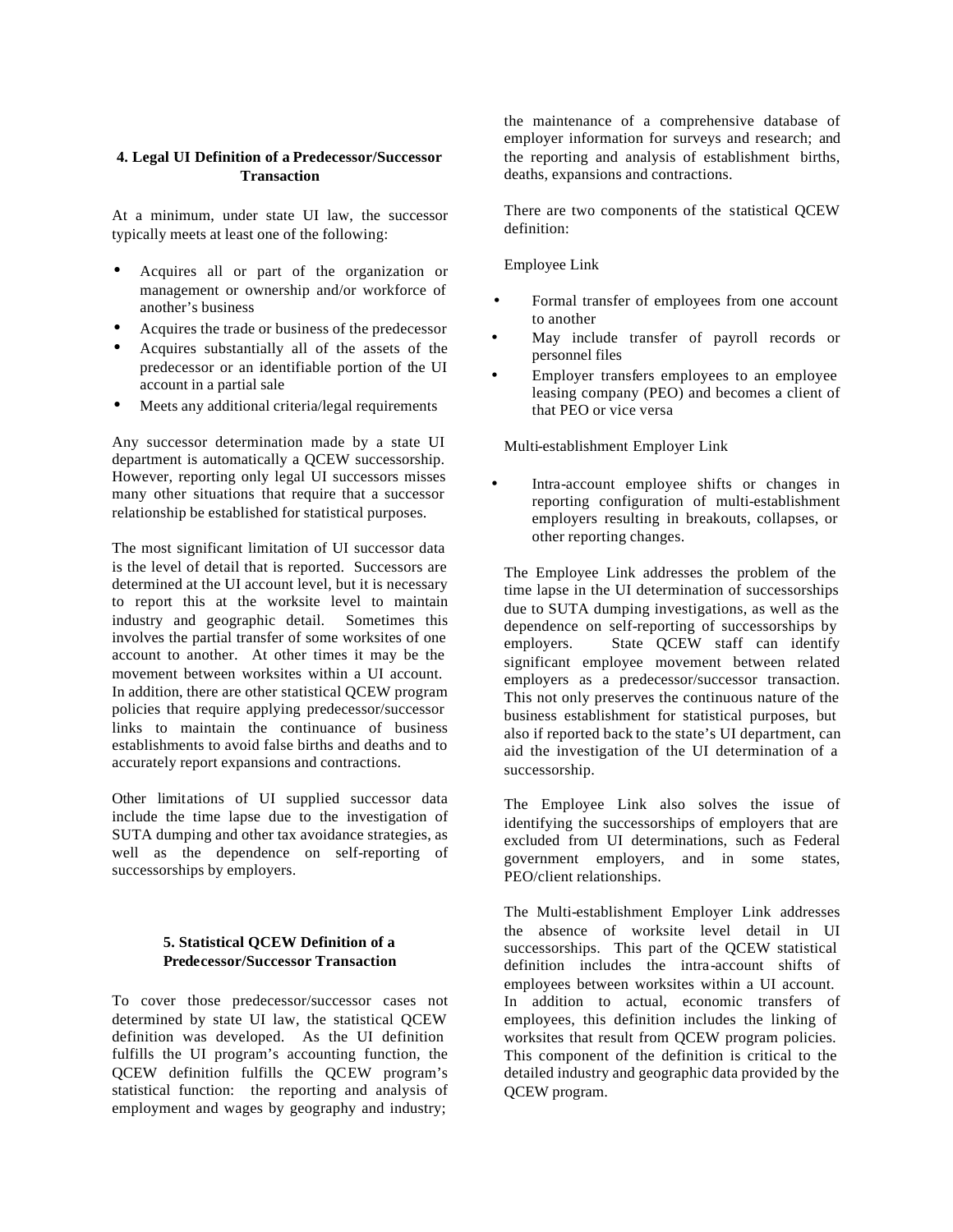### **6. Partial Predecessor/Successor Transaction Definition**

Many times only part of a business is transferred to a new employer. Some state UI departments recognize these as partial successorships; others do not. Even when legally recognized, the reporting of these can be problematic. The Partial Predecessor/Successor definition was developed to provide a consistent basis for determining partial successorships in the QCEW program.

- A predecessor's employees are acquired by more than one  $UI$  account(s)/worksite(s) (The successor may or may not have existed previously.)
	- or
- The predecessor still exists, but some of the employees go to one or more UI account(s)/worksite(s). or
- A portion of the predecessor's employees are acquired by one or more UI  $account(s)/worksite(s)$ , and the balance of employment can be explained by an economic event, such as a layoff or a closing.

The three components of this definition recognize that several different scenarios can lead to partial successorships. In each one, determining the part of a business that is involved is essential to maintaining the accuracy of industry and geographic detail in the QCEW program.

# **7. Enhanced Predecessor/Successor Processing and Reporting**

The enhanced definitions solved the limitations of the UI determinations of successorships, but the states also needed an efficient means of not only identifying these additional predecessor/successor transactions, but to also process, store and report them. System modifications were developed to solve these issues.

To begin, tools were developed to aide the states in identifying potential predecessor/successor transactions. In some states, QCEW staff used wage record reports submitted to their UI depart ments to manually research significant shifts of employees from one UI account to another. This was typically done in response to an employment edit failure. In other states, an automated wage record match was

available to do this. Even in those states where this automated tool was available, it needed to do more. Improvements to the automated wage record match were made and will be available to all states. The goal of improving this tool was to make the identification of potential predecessor/successor transactions more efficient so that states could not only resolve edit failures, but also identify other transactions that they had been missing, otherwise resulting in false business births and deaths or misreporting of employment and wages.

Not all employee shifts identified by matching wage records between employers are due to a predecessor/successor transaction. Linking employers based only a wage record match can lead to the over reporting of predecessor/successor transactions and skew the data in the other direction. An additional tool was needed to help make this determination. Successors are normally expected to remain in the same business activity and location. To maintain clients and customers, they may keep the same phone number and trade name. A scoring tool looks at these factors, as well as the percentage of employees involved, and provides a measure of the likelihood that a predecessor/successor transaction has occurred.

The other major limitation in the state systems was the inability to store multiple predecessor/successor transactions. A predecessor/successor table was added to the states' QCEW database in which a record is appended for each transaction. For example: If an employer has two successors, two records are stored for that employer, one for each successor.

Additional data elements were added to this table to also enhance the quality and usefulness of predecessor/successor information. To further address the time lag issue present in many cases when the UI department is investigating successorships, a transfer date was added to pinpoint the effective time period that a predecessor/successor transaction is reflected in the QCEW data. It is also useful to know the source of this data, whether this is a legal UI determination or whether other sources such as wage records, the media or employer contact led to the assignment of a predecessor/successor link.

To further improve the quality of the data, improvements to the editing process were made. Overlapping and missing reports often occur during the transition period when one business succeeds another. Improved edits were implemented to capture these reporting problems, including when